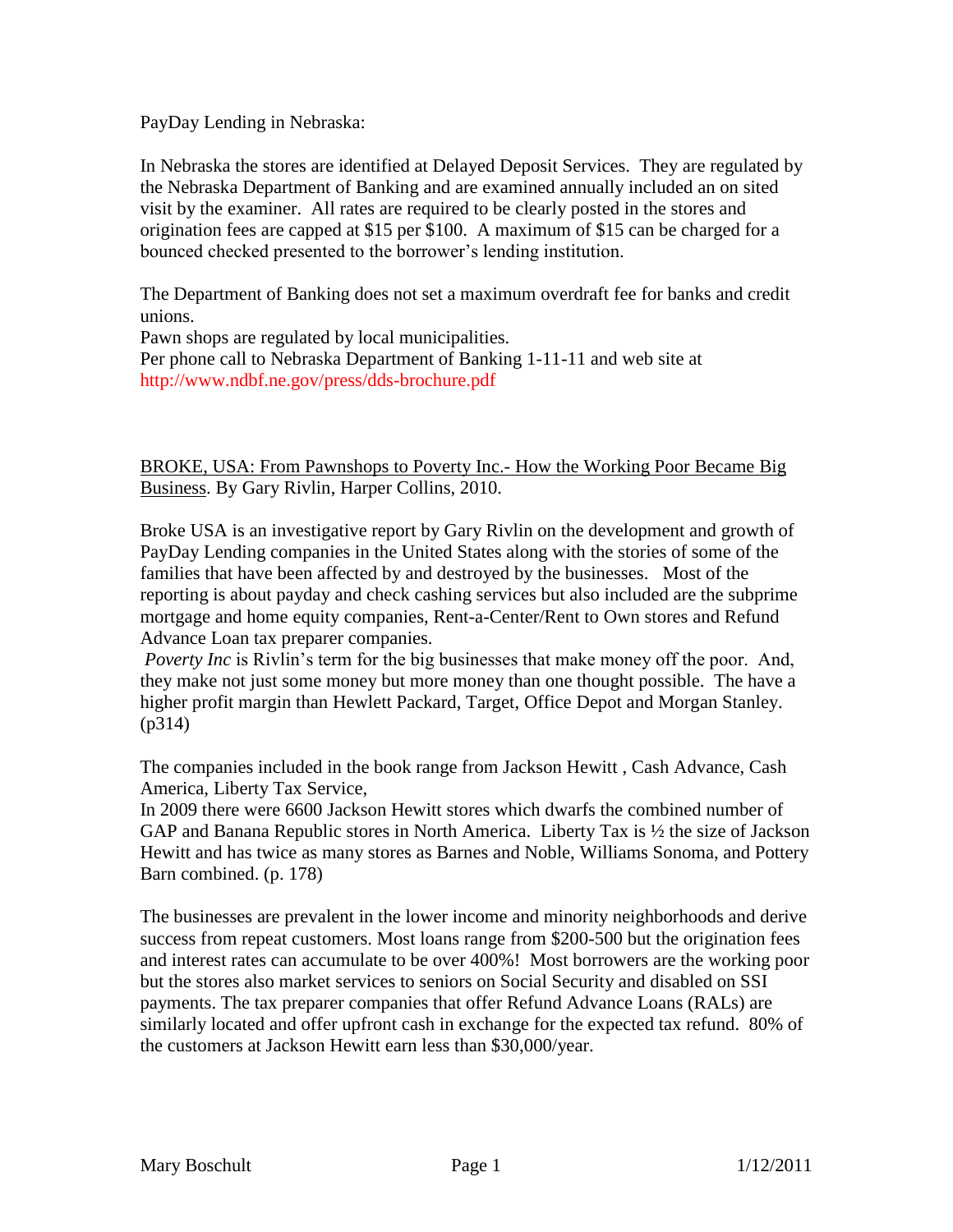The payday lending industry defends its rates by comparing it to be less what a bank would charge on returned check.

Solving the Problem:

States:

Most states set a standard of \$15 per \$100 for payday advance rates. Florida caps it at \$10 and Montana at \$20, Missouri at \$25.

In Ohio the interest rate is capped at 28%, however the companies have added loan origination fees, credit check fees, or they issue checks and charge a check cashing fee creating an equivalent interest rate of 391%.

National:

President Obama proposed a Consumer Financial Protection Agency Act in 2009. It was later passed by the House and Senate as the Dodd-Frank Wall Street Reform and Consumer Protection Act and signed into law in July 1010. The president appointed Elizabeth Warren to head the Consumer Protection Authority to assure consumers get accurate and clear information on financial products and are protected from hidden fees, abusive terms and deceptive practices.

## THE PREDATORS' CREDITORS

[http://public-accountability.org/the\\_predators\\_creditors.pdf](http://public-accountability.org/the_predators_creditors.pdf)

A report from the Public Accountability Initiative outlines the relationship between Wall Street banks and the payday lending businesses. The average loan is \$300-400. The average interest rate is 455% Average number of loans/year per borrower 9/year Payday loans per year in US is \$30 billion Payday loan stores in US is 22,300.

The three largest payday lenders are – Advance America, Check Into Cash, and Cash 'N Go. Of those only Advance America is publicly held. The report details relationships between large banks, e.g. Wells Fargo, Bank of America, US Bank, JPMorgan and the payday lending industry. It also offers recommendations for action.

Alternative Lending by Opposing Viewpoints Series Amanda Hiber, editor

This book includes essays on both the pro's and cons of payday lending and other alternative forms of lending.